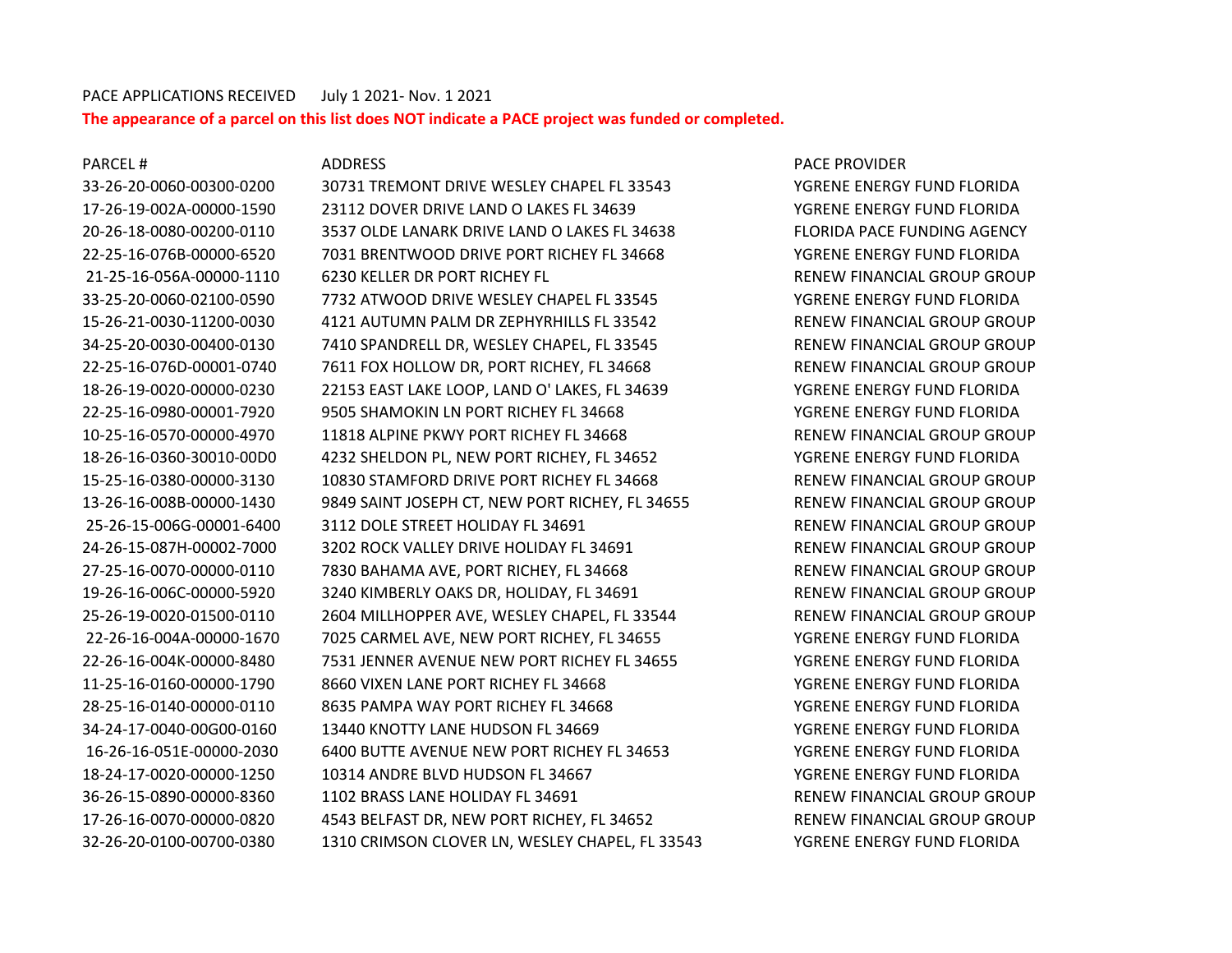25-26-15-006F-00001-2720 3440 ALLANDALE DRIVE HOLIDAY FL 34691 YGRENE ENERGY FUND FLORIDA 14-26-19-0060-00000-1490 4522 BIRDSONG BLVD LUTZ FL 33559 YGRENE ENERGY FUND FLORIDA 32-26-20-0110-00500-0020 29418 SEA DAHLIA PASS WESLEY CHAPEL FL 33543 RENEW FINANCIAL GROUP GROUP 25-26-15-006A-00000-4780 3337 DARLINGTON RD, HOLIDAY, FL 34691 YGRENE ENERGY FUND FLORIDA 05-26-21-0050-00000-0120 35808 DIAMOND HEAD COURT ZEPHYRHILLS FL 33541 YGRENE ENERGY FUND FLORIDA 22-26-19-0140-00000-0440 25018 HYDE PARK BLVD LAND O LAKES FL 34639 RENEW FINANCIAL GROUP GROUP 11-26-16-0060-00000-0070 8539 YEARLING LN, NEW PORT RICHEY, FL 34653 YGRENE ENERGY FUND FLORIDA 21-24-21-0030-00000-0640 15271 CALLISTA LN, DADE CITY, FL 33523 YGRENE ENERGY FUND FLORIDA 10-26-16-006B-00000-2060 7939 RIVERDALE DRIVE NEW PORT RICHEY FL 34653 RENEW FINANCIAL GROUP GROUP 12-24-17-0020-00001-3261 14943 BOLAND AVE, SPRING HILL, FL 34610 YGRENE ENERGY FUND FLORIDA 27-26-16-002D-00000-2660 2330 MOON SHADOW ROAD NEW PORT RICHEY FL 34655 YGRENE ENERGY FUND FLORIDA 23-26-16-0070-00000-0960 8301 CRESCENT MOON DR, NEW PORT RICHEY, FL 34655 YGRENE ENERGY FUND FLORIDA 02-25-16-0900-00000-6810 12908 CLUB DRIVE HUDSON FL 34667 YGRENE ENERGY FUND FLORIDA 04-25-17-005C-00000-1270 12625 PECAN TREE DRIVE HUDSON FL 34669 YGRENE ENERGY FUND FLORIDA 03-26-16-028C-00000-0920 7924 KNIGHT DR, NEW PORT RICHEY, FL 34653 YGRENE ENERGY FUND FLORIDA 15-25-16-0150-00000-4430 10606 CYMBID DRIVE PORT RICHEY FL 34668 RENEW FINANCIAL GROUP GROUP 19-26-16-009A-00000-2020 3548 BEDFORD ST, NEW PORT RICHEY, FL 34652 YGRENE ENERGY FUND FLORIDA 10-25-16-053C-00000-4480 7604 VENICE DR PORT RICHEY FL 34668 YGRENE ENERGY FUND FLORIDA 34-26-20-0070-01500-0300 31206 ALCHESTER DR WESLEY CHAPEL FL 33543 RENEW FINANCIAL GROUP GROUP 36-26-15-095A-00001-5650 3105 ROXBURY DRIVE HOLIDAY FL 34691 YGRENE ENERGY FUND FLORIDA 16-26-16-051B-00000-0730 4107 PECOS DRIVE NEW PORT RICHEY FL 34653 YGRENE ENERGY FUND FLORIDA 17-26-16-0510-00000-0030 5428 TROUBLE CREEK RD, NEW PORT RICHEY, FL 34652 YGRENE ENERGY FUND FLORIDA 02-25-16-0880-00002-1040 12309 SPANISH MOSS DRIVE HUDSON FL 34667 RENEW FINANCIAL GROUP GROUP 19-26-16-053A-00002-2540 3918 ENDICOTT DRIVE NEW PORT RICHEY FL 34652 YGRENE ENERGY FUND FLORIDA 15-25-16-076A-00000-0510 10120 GLEN MOOR LANE PORT RICHEY FL 34668 YGRENE ENERGY FUND FLORIDA 25-26-15-0030-00000-2060 3917 CEDARWOOD DRIVE HOLIDAY FL 34691 YGRENE ENERGY FUND FLORIDA 20-26-16-0620-00000-5700 5251 PALAFOX DR, NEW PORT RICHEY, FL 34652 YGRENE ENERGY FUND FLORIDA 01-26-21-0010-02300-0120 39137 DUNGAN DRIVE ZEPHYRHILLS FL 33542 YGRENE ENERGY FUND FLORIDA 15-25-16-0130-00000-2800 7419 JASMINE BLVD, PORT RICHEY, FL 34668 YGRENE ENERGY FUND FLORIDA 36-26-15-095A-00001-5170 3116 ROXBURY DRIVE HOLIDAY FL 34691 YGRENE ENERGY FUND FLORIDA 32-24-17-0020-00000-0070 13025 LAKE KARL DRIVE HUDSON FL 34669 YGRENE ENERGY FUND FLORIDA 35-24-16-0050-00000-4930 8304 ROXBORO DRIVE HUDSON FL 34667 YGRENE ENERGY FUND FLORIDA 32-23-21-0010-00000-0060 35915 HARVEST LN, DADE CITY, FL 33523 YGRENE ENERGY FUND FLORIDA 10-26-20-0030-00100-0670 5301 TUMMEL COURT WESLEY CHAPEL FL 33545 YGRENE ENERGY FUND FLORIDA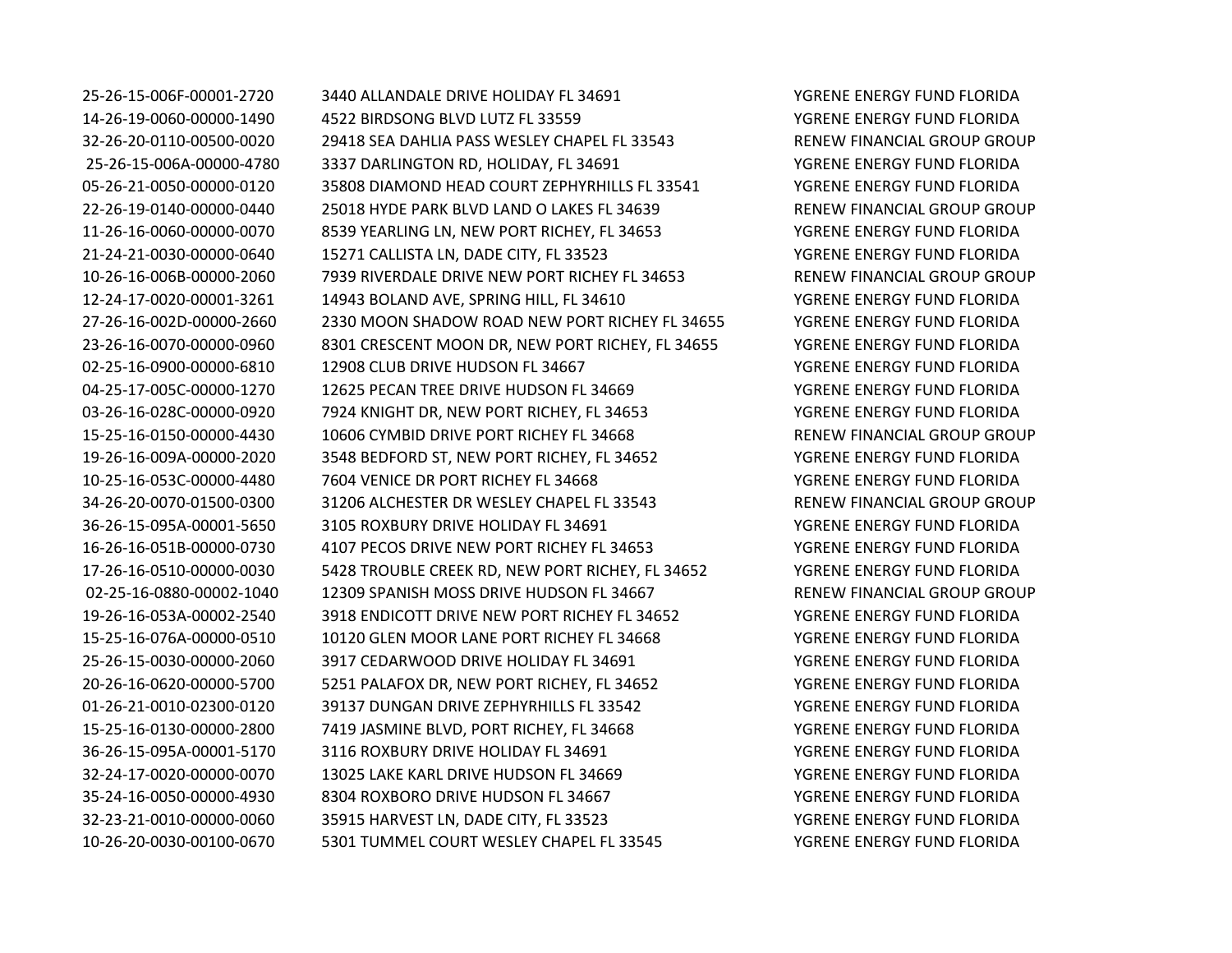24-26-15-0880-00002-8290 3427 OVERLAND DRIVE HOLIDAY FL 34691 RENEW FINANCIAL GROUP GROUP 08-25-17-0020-00000-0160 11506 YELLOW BIRCH CT, NEW PORT RICHEY, FL 34654 YGRENE ENERGY FUND FLORIDA 18-26-19-0000-00800-0070 22307 BELL LAKE ROAD LAND O LAKES FL 34639 YGRENE ENERGY FUND FLORIDA 31-25-17-0210-00000-0560 7708 ROYCROFT DRIVE NEW PORT RICHEY FL 34654 YGRENE ENERGY FUND FLORIDA 17-26-16-0640-00000-3730 5836 10TH AVE NEW PORT RICHEY FL 34652 YGRENE ENERGY FUND FLORIDA 14-26-21-0160-00000-0360 38015 LAWANDA LOOP ZEPHYRHILLS FL 33542 YGRENE ENERGY FUND FLORIDA 32-25-17-0020-00000-0110 7728 BURNET LANE NEW PORT RICHEY FL 34654 YGRENE ENERGY FUND FLORIDA 16-25-16-0020-00000-2940 10829 FILLMORE AVENUE PORT RICHEY FL 34668 YGRENE ENERGY FUND FLORIDA 22-25-16-076I-00001-5760 9336 MARK TWAIN LANE PORT RICHEY FL 34668 YGRENE ENERGY FUND FLORIDA 24-26-15-087I-00002-8050 3415 HONEYMOON LANE HOLIDAY FL 34691 YGRENE ENERGY FUND FLORIDA 12-26-21-0040-00300-0130 5306 SATSUMA DRIVE ZEPHYRHILLS FL 33542 YGRENE ENERGY FUND FLORIDA 10-25-16-053B-00000-5140 7735 ILEX DRIVE PORT RICHEY FL 34668 YGRENE ENERGY FUND FLORIDA 15-26-19-0070-01300-0870 4934 WESSEX WAY, LAND O' LAKES, FL 34639 YGRENE ENERGY FUND FLORIDA 14-25-16-006E-00000-0190 8734 WINDING WOOD DRIVE PORT RICHEY FL 34668 YGRENE ENERGY FUND FLORIDA 16-26-16-052B-00000-1930 4243 CANANDAIGUA CT NEW PORT RICHEY FL 34653 YGRENE ENERGY FUND FLORIDA 13-25-17-0020-01000-0680 10505 SKY FLOWER COURT LAND O LAKES FL 34638 YGRENE ENERGY FUND FLORIDA 31-25-22-0030-00000-0210 40115 FRIAR TUCK TRAIL ZEPHYRHILLS FL 33540 FLORIDA PACE FUNDING AGENCY 36-25-19-0010-00000-3520 27208 IRON GATE LANE WESLEY CHAPEL FL 33544 YGRENE ENERGY FUND FLORIDA 20-26-16-0680-00000-3240 3402 BAHIA AVENUE HOLIDAY FL 34690 YGRENE ENERGY FUND FLORIDA 22-24-21-0030-01400-0030 15251 HILLSBOROUGH AVENUE DADE CITY FL 33523 YGRENE ENERGY FUND FLORIDA 03-26-20-0030-00300-0490 6813 ARAMON COURT WESLEY CHAPEL FL 33545 FLORIDA PACE FUNDING AGENCY 07-26-17-0050-00000-0050 5537 WELLFIELD RD, NEW PORT RICHEY, FL 34655 RENEW FINANCIAL GROUP GROUP 01-26-21-0010-10100-0010 6250 MEGAN LN, ZEPHYRHILLS, FL 33542 FLORIDA PACE FUNDING AGENCY 03-25-17-0070-00000-4830 12623 SAULSTON PLACE HUDSON FL 34669 YGRENE ENERGY FUND FLORIDA 15-26-19-0090-00900-0210 25435 BRUFORD BLVD LAND O LAKES 34639 YGRENE ENERGY FUND FLORIDA 32-25-20-0020-00000-0310 29690 CHAPEL CHASE DRIVE WESLEY CHAPEL FL 33545 YGRENE ENERGY FUND FLORIDA 27-25-16-1060-00002-2490 7317 FIRESIDE DRIVE PORT RICHEY FL 34668 YGRENE ENERGY FUND FLORIDA 02-25-16-051J-00001-2630 12508 PARCHMENT DRIVE HUDSON FL 34667 YGRENE ENERGY FUND FLORIDA 36-26-15-0840-00000-6030 1344 NORMANDY BLVD HOLIDAY FL 34691 RENEW FINANCIAL GROUP GROUP 19-26-21-0070-00000-3070 34111 ESTATES LN, WESLEY CHAPEL, FL 33543 YGRENE ENERGY FUND FLORIDA 15-25-16-077B-00001-0360 10406 HICKORY HILL DRIVE PORT RICHEY FL 34668 YGRENE ENERGY FUND FLORIDA 25-26-15-006F-00001-2160 3607 ALLANDALE DRIVE HOLIDAY FL 34691 YGRENE ENERGY FUND FLORIDA 02-25-16-051J-00001-2630 12508 PARCHMENT DRIVE HUDSON FL 34667 YGRENE ENERGY FUND FLORIDA 17-26-19-0020-00000-2440 4084 PARKWAY BLVD LAND O LAKES FL 34639 YGRENE ENERGY FUND FLORIDA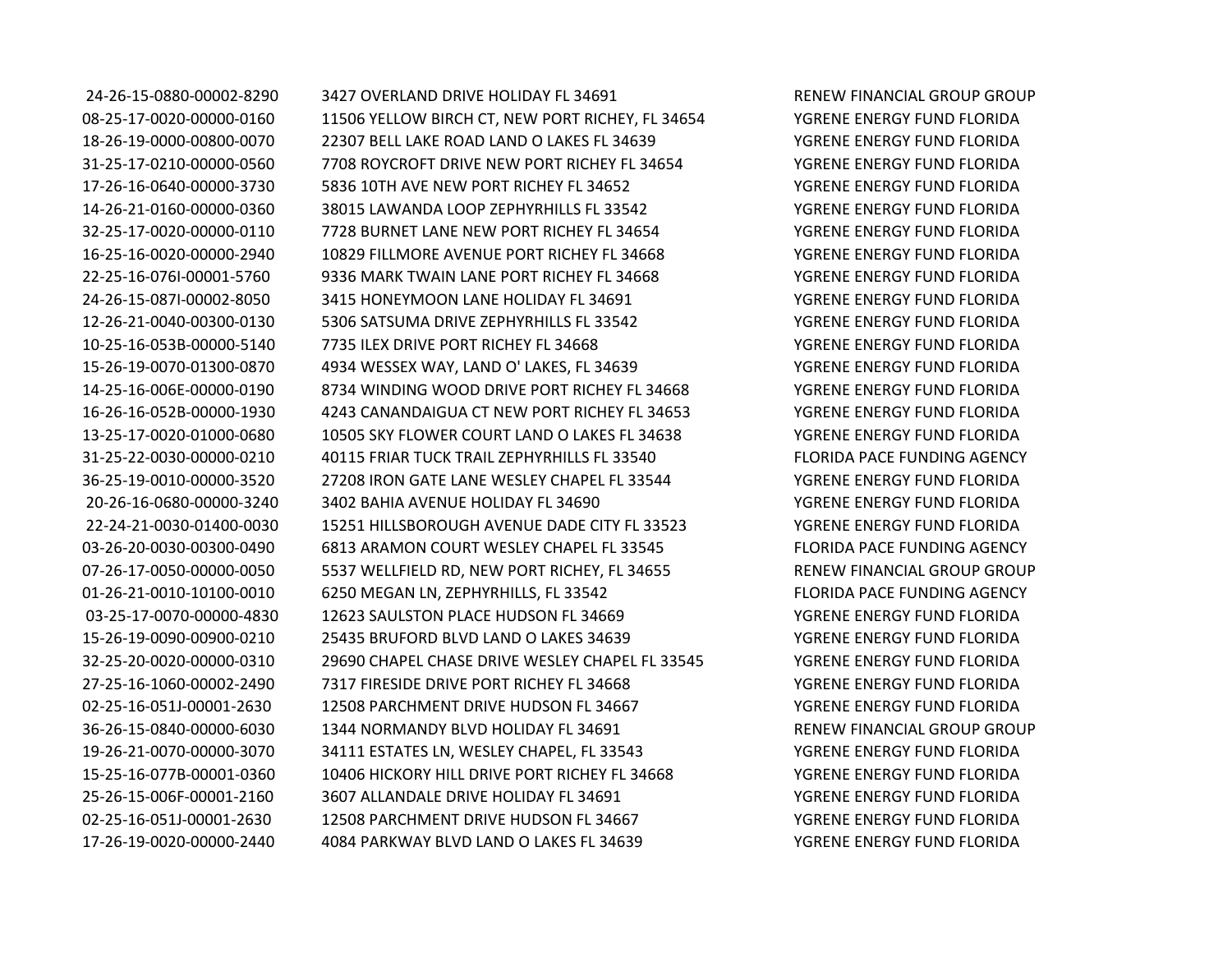25-24-16-0070-00000-1420 14208 PIMBERTON DRIVE HUDSON FL 34667 YGRENE ENERGY FUND FLORIDA 03-25-16-0260-00000-1440 7213 UNIVERSITY DRIVE HUDSON FL 34667 YGRENE ENERGY FUND FLORIDA 31-26-20-0080-00200-0090 28342 OPENFIELD LOOP WESLEY CHAPEL FL 33543 YGRENE ENERGY FUND FLORIDA 19-26-16-0110-00000-0480 4925 URANUS AVENUE NEW PORT RICHEY FL 34652 YGRENE ENERGY FUND FLORIDA 27-25-16-1060-00002-2930 7415 FAIRFAX DR, PORT RICHEY, FL 34668 YGRENE ENERGY FUND FLORIDA 18-24-17-0020-00000-0840 16819 HARLEY STREET, HUDSON FL 34667 YGRENE ENERGY FUND FLORIDA 33-25-16-077B-00000-3710 6450 LOMAND AVENUE NEW PORT RICHEY FL 34653 YGRENE ENERGY FUND FLORIDA 28-26-19-0020-00000-0510 2233 TIOGA DRIVE LAND O LAKES FL 34639 YGRENE ENERGY FUND FLORIDA 11-25-16-0050-00000-4340 11330 STONEYBROOK PATH PORT RICHEY FL 34668 YGRENE ENERGY FUND FLORIDA 25-24-16-005A-00000-0800 14030 FORE COURT HUDSON FL 34667 RENEW FINANCIAL GROUP GROUP 14-26-21-0060-00600-1090 4617 5TH STREET ZEPHYRHILLS FL 33542 YGRENE ENERGY FUND FLORIDA 35-26-16-0090-00000-0080 8929 WAVYEDGE COURT TRINITY FL 34655 RENEW FINANCIAL GROUP GROUP 20-26-16-0260-00000-3680 3632 PENSDALE DR, NEW PORT RICHEY, FL 34652 YGRENE ENERGY FUND FLORIDA 15-26-16-0140-00000-0350 4436 WHITTON WAY NEW PORT RICHEY FL 34653 YGRENE ENERGY FUND FLORIDA 19-26-16-055B-00003-1760 3704 PINEHURST DRIVE HOLIDAY FL 34691 YGRENE ENERGY FUND FLORIDA 10-25-16-0590-00000-8080 7721 SUE ELLEN DRIVE PORT RICHEY FL 34668 YGRENE ENERGY FUND FLORIDA 16-26-16-0540-00000-5710 6237 9TH AVENUE NEW PORT RICHEY FL 34653 YGRENE ENERGY FUND FLORIDA 13-26-18-0000-00900-0000 4835 KING LAKE DRIVE LAND O LAKES FL 34639 YGRENE ENERGY FUND FLORIDA 03-25-17-0070-00000-0170 13839 ROYSTON BEND HUDSON FL 34669 YGRENE ENERGY FUND FLORIDA 32-25-20-0020-00000-0310 29690 CHAPEL CHASE DRIVE WESLEY CHAPEL FL 33545 YGRENE ENERGY FUND FLORIDA 04-25-17-0040-00000-0490 12044 SHADOW RIDGE BLVD HUDSON FL 34669 YGRENE ENERGY FUND FLORIDA 13-26-16-024A-00000-0860 4153 LA PASIDA LANE NEW PORT RICHEY FL 34655 YGRENE ENERGY FUND FLORIDA 21-26-16-005B-00000-2280 3148 LATROBE ST, NEW PORT RICHEY, FL 34655 YGRENE ENERGY FUND FLORIDA 33-26-19-005B-00000-0900 1811 KETTLER DRIVE LUTZ FL 33559 FLORIDA PACE FUNDING AGENCY 02-25-16-0520-00001-5250 8501 WINDY HILL LANE HUDSON FL 34667 FLORIDA PACE FUNDING AGENCY 34-25-20-0040-00300-0070 7227 BRIDGEVIEW DRIVE WESLEY CHAPEL, FL 33545-9102 RENEW FINANCIAL GROUP GROUP 10-25-16-053F-00001-1190 7505 HAWTHORN DR, PORT RICHEY, FL 34668 RENEW FINANCIAL GROUP GROUP 35-24-16-0140-00000-0570 13715 CONWAY CT, HUDSON, FL 34667 FLORIDA PACE FUNDING AGENCY 36-25-21-0010-09700-0000 7211 FORBES ROAD ZEPHRYHILLS FL 33540 RENEW FINANCIAL GROUP GROUP 19-26-16-0070-00000-0510 3648 LATIMER ST, NEW PORT RICHEY, FL 34652 YGRENE ENERGY FUND FLORIDA 24-26-15-0790-00001-4570 3601 BROOKSTON DRIVE HOLIDAY FL 34691 YGRENE ENERGY FUND FLORIDA 23-25-16-0110-00001-1390 9821 CLINTON LN PORT RICHEY FL 34668 YGRENE ENERGY FUND FLORIDA 14-25-16-011A-00000-2100 10955 PEPPERTREE LN PORT RICHEY FL 34668 YGRENE ENERGY FUND FLORIDA 33-25-16-0090-00000-0490 6034 DUBLIN DR NEW PORT RICHEY, FL 34653 YGRENE ENERGY FUND FLORIDA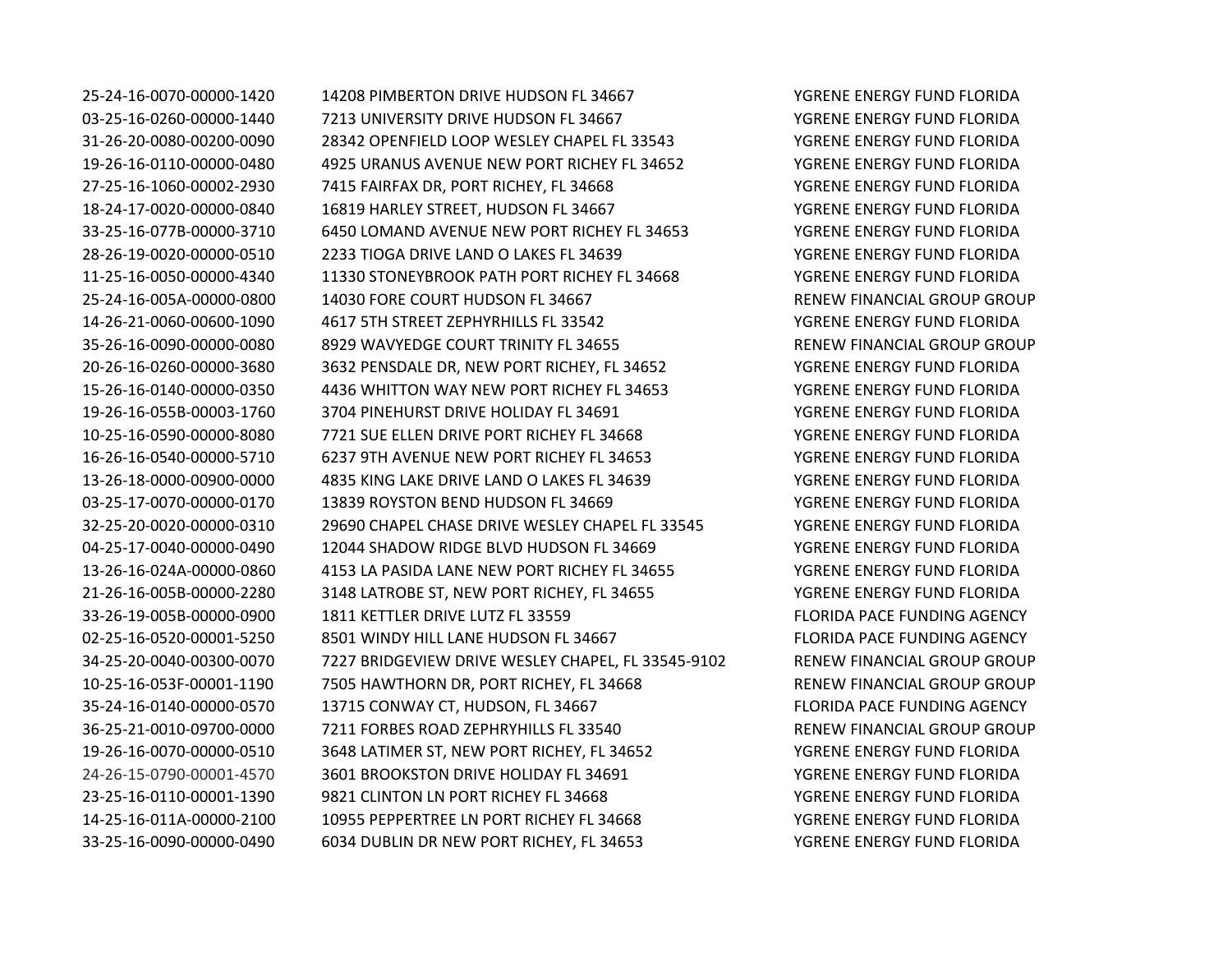## Nov 1 2021

25-26-15-006G-00001-5840 3045 BIGELOW DR HOLIDAY FL 34691 YGRENE ENERGY FUND FLORIDA 15-26-19-0090-00900-0290 25521 BRUFORD BLVD LAND O' LAKES FL 34639 YGRENE ENERGY FUND FLORIDA 22-25-16-0020-00001-2680 7306 ROBSTOWN DR, PORT RICHEY FL 34668 RENEW FINANCIAL GROUP GROUP 32-26-20-0080-00200-0120 29635 EAGLE STATION DR, ZEPHYRHILLS, FL 33543 YGRENE ENERGY FUND FLORIDA 02-25-16-051J-00001-1970 12606 WOODBINE DRVIE HUDSON FL 34667 YGRENE ENERGY FUND FLORIDA 21-25-16-0980-00000-1620 6035 SEABREEZE DRIVE PORT RICHEY FL 34668 YGRENE ENERGY FUND FLORIDA 06-26-21-0030-00000-3700 6934 BOULDER RUN LOOP, WESLEY CHAPEL, FL 33545 RENEW FINANCIAL GROUP GROUP 23-25-16-0110-00001-0330 8506 FOX HOLLOW DR, PORT RICHEY, FL 34668 YGRENE ENERGY FUND FLORIDA 04-25-17-005C-00000-0220 12327 GOLDEN OAK CIRCLE HUDSON FL 34669 FLORIDA PACE FUNDING AGENCY 24-26-15-0030-00000-9710 3529 WINDER DRIVE HOLIDAY FL 34691 YGRENE ENERGY FUND FLORIDA 17-26-16-0530-00000-0870 5425 SHELL DR, NEW PORT RICHEY, FL 34652 YGRENE ENERGY FUND FLORIDA 20-26-19-0180-00000-5520 23620 ABERCORN LANE LAND O LAKES FL 34639 YGRENE ENERGY FUND FLORIDA 08-26-20-0120-00000-0200 29607 CHAPEL PARK DRIVE WESLEY CHAPEL FL 33543 RENEW FINANCIAL GROUP GROUP 14-26-16-0090-00A00-1150 8911 ANGOFF DR, NEW PORT RICHEY, FL 34653 RENEW FINANCIAL GROUP GROUP 14-26-16-0090-00A00-1150 15717 MARAN DR, SPRING HILL, FL 34610 RENEW FINANCIAL GROUP GROUP 25-25-18-0070-04000-0060 8853 BELLA VITA CIRCLE, LAND O' LAKES, FL 34637 RENEW FINANCIAL GROUP GROUP 27-26-17-0050-01000-0230 13937 FAREHAM RD, ODESSA, FL 33556 YGRENE ENERGY FUND FLORIDA 32-26-16-0580-00001-0770 5648 MOSAIC DR HOLIDAY FL 34690 YGRENE ENERGY FUND FLORIDA 16-26-16-052B-00000-1870 4236 CANANDAIGUA CT NEW PORT RICHEY FL 34653 RENEW FINANCIAL GROUP GROUP 33-25-16-077A-00000-3330 6443 SUTHERLAND AVE, NEW PORT RICHEY, FL 34653 RENEW FINANCIAL GROUP GROUP 25-24-16-0120-00V10-0280 14511 BEAULY CIRCLE, HUDSON, FL 34667 RENEW FINANCIAL GROUP GROUP 27-25-16-0020-00000-1570 7526 LAKE FOREST CIRCLE, PORT RICHEY, FL 34668 YGRENE ENERGY FUND FLORIDA 13-25-17-0010-00800-0040 10909 TREE CACTUS LOOP LAND O LAKES, FL 34638 YGRENE ENERGY FUND FLORIDA 23-26-21-0020-05600-0020 3606 AUTUMN PALM DR ZEPHYRHILLS, FL 33541-4102 YGRENE ENERGY FUND FLORIDA

35-26-16-0090-00000-0220 1623 STIPULE CT TRINITY, FL 34655-534 YGRENE ENERGY FUND FLORIDA 11-26-21-0010-21100-0010 5033 9TH STREET ZEPHYRHILLS 33542 RENEW FINANCIAL GROUP GROUP 22-26-16-004I-00001-4480 7959 AVENAL LOOP NEW PORT RICHEY 34655 YGRENE ENERGY FUND FLORIDA 27-25-16-1000-00000-1190 7110 BRAMBLEWOOD DRIVE PORT RICHEY 34668 YGRENE ENERGY FUND FLORIDA 30-26-17-0020-00000-4210 2101 LARKSPUR CT TRINITY, FL 34655-4958 RENEW FINANCIAL GROUP GROUP 27-23-21-0090-02500-0060 20437 OLD TRILBY ROAD DADE CITY 33523 RENEW FINANCIAL GROUP GROUP 23-25-16-0070-00000-3750 8041 PENWOOD DR PORT RICHEY, FL 34668-4427 YGRENE ENERGY FUND FLORIDA 26-24-16-0020-00000-0930 8922 POE DR HUDSON, FL 34667 RENEW FINANCIAL GROUP GROUP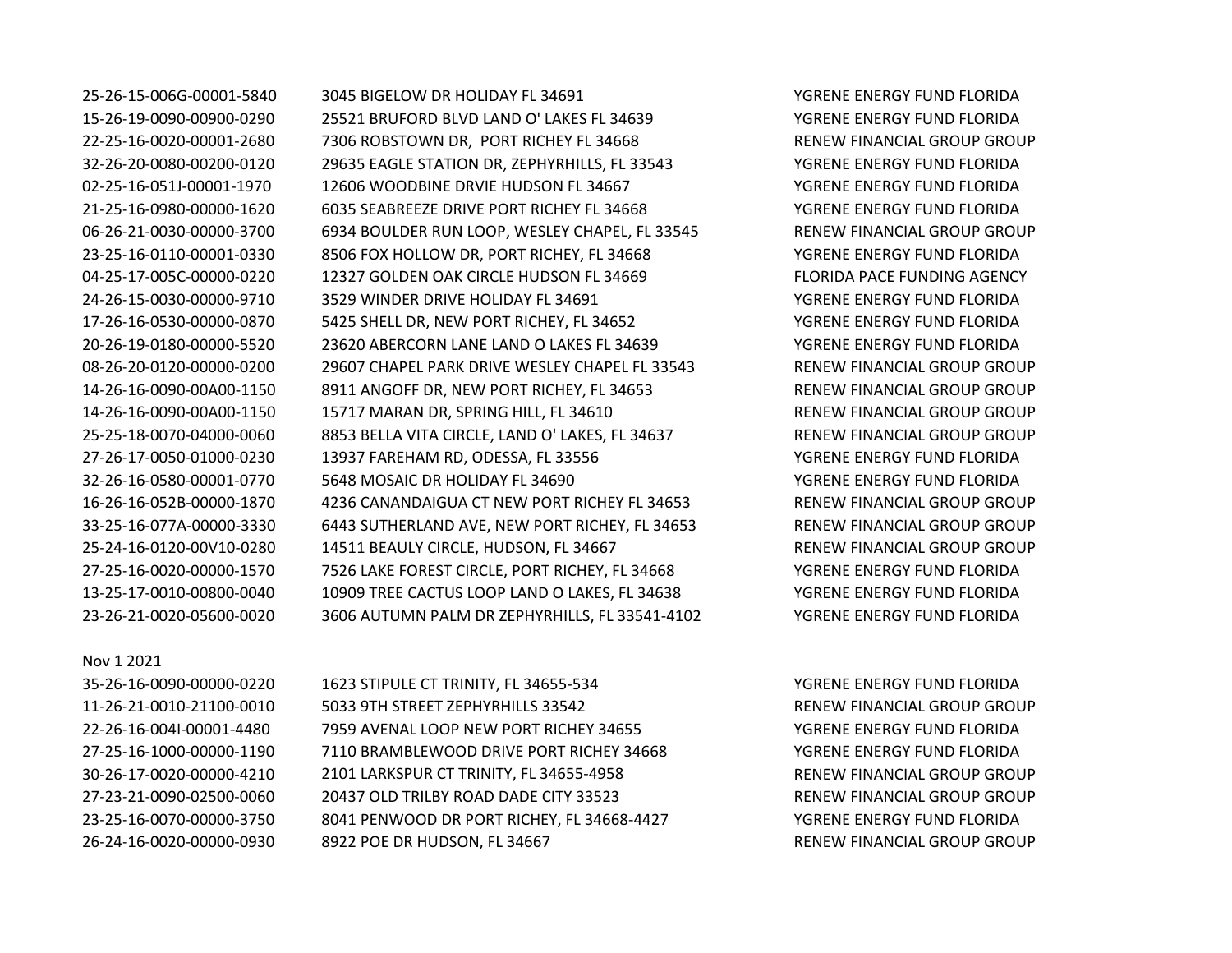20-26-18-0070-00400-0660 3921 DUKE FIRTH STREET LAND O LAKES 34638 FLORIDA PACE FUNDING AGENCY 14-25-16-0150-00000-0760 10406 BASKET OAK DRIVE PORT RICHEY 34668 YEAR YGRENE ENERGY FUND FLORIDA 16-26-16-051B-00000-0730 4107 PECOS DR NEW PORT RICHEY, FL 34653-5828 RENEW FINANCIAL GROUP GROUP 23-25-16-0110-00001-1390 9821 CLINTON LN PORT RICHEY, FL 34668 RENEW FINANCIAL GROUP GROUP 02-25-16-051H-00001-0820 8419 CLOVER HILL LOOP HUDSON 34667 FLORIDA PACE FUNDING AGENCY 33-26-19-0090-00000-0540 24411 CROSSCUT ROAD LUTZ 33559 YGRENE ENERGY FUND FLORIDA 06-26-21-0030-00000-2700 6831 BOULDER RUN LOOP WESLEY CHAPEL, FL 33545-4852 YGRENE ENERGY FUND FLORIDA 27-25-21-007B-00000-0010 8444 ANGELA COURT ZEPHYRHILLS 33541 YGRENE ENERGY FUND FLORIDA 02-25-16-051H-00001-0060 8212 CLOVER HILL LOOP HUDSON 34667 YGRENE ENERGY FUND FLORIDA 06-26-22-0000-00200-002N 6245 FRONTIER DRIVE ZEPHYRHILLS 33540 YGRENE ENERGY FUND FLORIDA 19-26-17-0030-00300-0100 3150 DELAND ST NEW PORT RICHEY 34655 YGRENE ENERGY FUND FLORIDA 30-26-16-023A-00000-0030 2523 FLINTWOOD DR HOLIDAY, FL 34690-4039 YGRENE ENERGY FUND FLORIDA 12-26-16-0030-00000-0590 5719 REDHAWK DR NEW PORT RICHEY, FL 34655 YGRENE ENERGY FUND FLORIDA 22-25-16-0040-00002-5220 7622 VIENNA LN PORT RICHEY, FL 34668 YGRENE ENERGY FUND FLORIDA 23-26-16-0070-00000-1130 8240 CRESCENT MOON DR NEW PORT RICHEY, FL 34655 RENEW FINANCIAL GROUP GROUP 24-24-16-0040-00000-0320 15918 WINNER LN HUDSON, FL 34667 YGRENE ENERGY FUND FLORIDA 32-26-19-0000-01800-0030 1139 LIVINGSTON RD LUTZ, FL 33559 YGRENE ENERGY FUND FLORIDA 09-26-16-0100-00000-0880 6908 ECHO LAKE DRIVE NEW PORT RICHEY 34653 FORTIFI INC 07-24-18-0010-00000-0550 16549 BOSLEY DR SPRING HILL, FL 34610 YGRENE ENERGY FUND FLORIDA 17-25-20-0080-00000-0160 10539 MACHRIHANISH CIR SAN ANTONIO, FL 33576 RENEW FINANCIAL GROUP GROUP 34-25-16-0810-02000-0200 7891 RAINTREE DRIVE NEW PORT RICHEY 34653 YGRENE ENERGY FUND FLORIDA 25-26-15-006A-00000-5320 2527 OHIO PL HOLIDAY, FL 34691 RENEW FINANCIAL GROUP GROUP 33-26-20-0070-01000-0070 1403 BAYTHORN DR WESLEY CHAPEL, FL 33543 YGRENE ENERGY FUND FLORIDA 22-25-16-076I-00001-5820 9405 RAINBOW LN PORT RICHEY, FL 34668 YGRENE ENERGY FUND FLORIDA 24-26-16-0430-00000-3020 9837 ZAHARIAS COURT NEW PORT RICHEY 34655 YGRENE ENERGY FUND FLORIDA 08-24-18-0030-00000-4020 17914 NORMANDEAU ST SPRING HILL, FL 34610 YGRENE ENERGY FUND FLORIDA 21-25-16-056A-00000-0790 6311 WESTPORT DR PORT RICHEY, FL 34668 YGRENE ENERGY FUND FLORIDA 36-26-15-0020-00000-0020 1959 SOCIETY DR HOLIDAY, FL 34691-3627 YGRENE ENERGY FUND FLORIDA 21-25-16-075A-00000-0290 9414 CRABTREE LN PORT RICHEY, FL 34668-4603 RENEW FINANCIAL GROUP GROUP 31-25-17-0060-00000-0580 10923 LIVINGSTON DR NEW PORT RICHEY, FL 34654-6032 RENEW FINANCIAL GROUP GROUP 14-26-21-0270-00000-0270 4635 CHARTER STREET ZEPHYRHILLS, FL 33542 RENEW FINANCIAL GROUP GROUP 14-25-16-011A-00000-2340 8720 WOODMONT LN PORT RICHEY, FL 34668-2455 FLORIDA PACE FUNDING AGENCY 24-26-15-0860-00001-5610 3440 BAINBRIDGE DR HOLIDAY, FL 34691 YGRENE ENERGY FUND FLORIDA 21-25-17-0150-25200-0090 12109 SMOKEY LAKE LOOP NEW PORT RICHEY 34654 RENEW FINANCIAL GROUP GROUP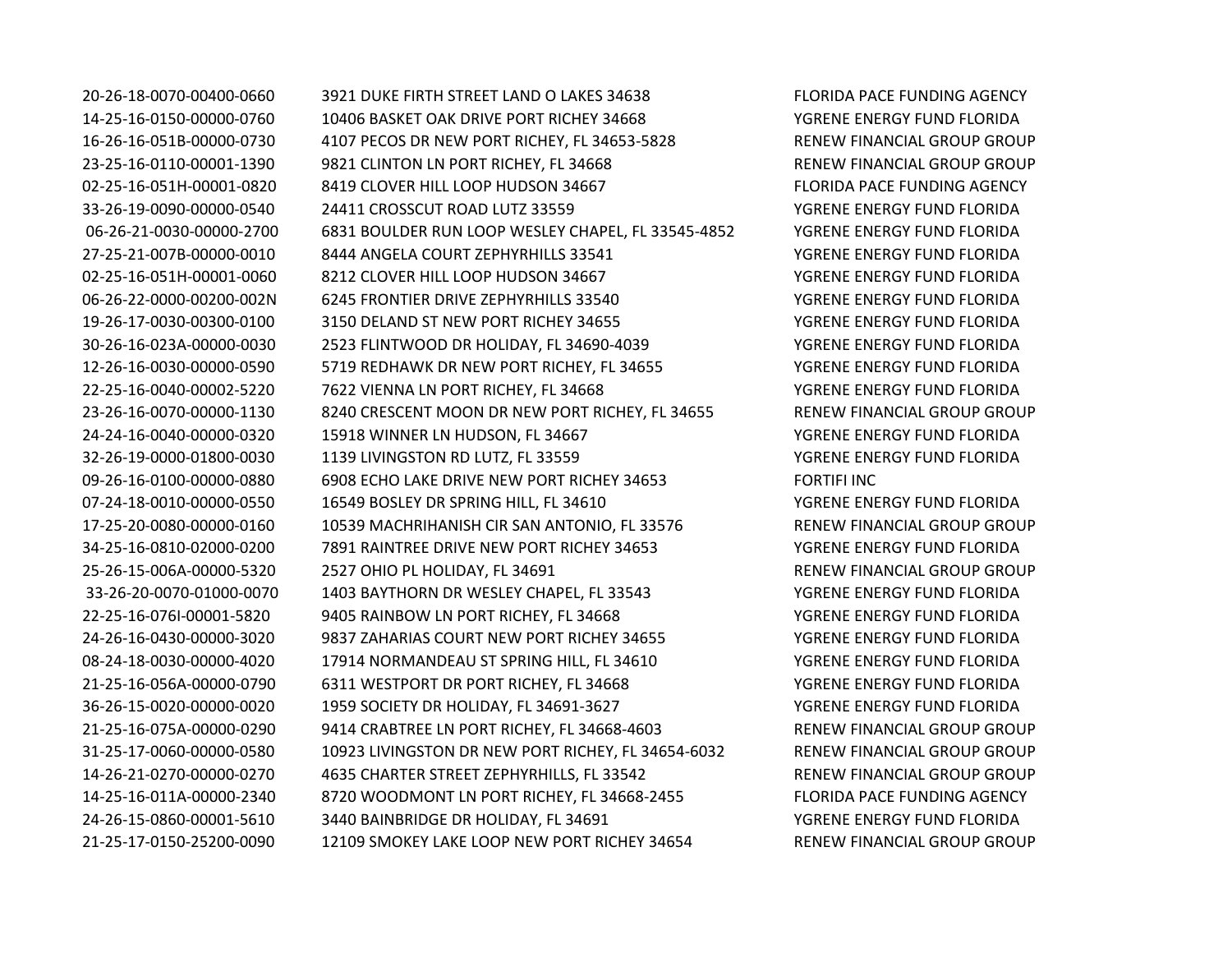19-26-21-0070-00000-3200 34130 BROWN BAYOU WESLEY CHAPEL, FL 33543 RENEW FINANCIAL GROUP GROUP 30-26-22-0000-00300-0060 40941 SUTORUS RD ZEPHYRHILLS, FL 33540-7258 YGRENE ENERGY FUND FLORIDA 36-24-16-011A-00000-0100 13951 INVITATIONAL DR HUDSON, FL 34667-6585 FLORIDA PACE FUNDING AGENCY 33-26-20-0180-01400-0100 30942 WHITLOCK DRIVE WESLEY CHAPEL 33543 YGRENE ENERGY FUND FLORIDA 25-26-15-098A-00001-4310 3336 WILSON DR HOLIDAY, FL 34691-3653 YGRENE ENERGY FUND FLORIDA 12-26-21-0100-00000-0130 5039 SUMMER HILL DRIVE ZEPHYRHILLS, FL 33542 YGRENE ENERGY FUND FLORIDA 24-26-18-0080-00001-0470 3230 CANAL PLACE LAND O LAKES, FL 346394559 YGRENE ENERGY FUND FLORIDA 36-26-19-0140-00E00-0060 1542 OCEAN REEF RD WESLEY CHAPEL, FL 33544-6694 YGRENE ENERGY FUND FLORIDA 10-25-16-053E-00000-6820 11134 TAMARIX AVE PORT RICHEY, FL 34668-2334 YGRENE ENERGY FUND FLORIDA 27-25-16-001H-00000-5650 8317 GOLDEN BEAR LOOP PORT RICHEY, FL 34668-6958 YGRENE ENERGY FUND FLORIDA 33-24-16-0230-00D00-0100 6813 CURLEW LN HUDSON, FL 34667-1639 YGRENE ENERGY FUND FLORIDA 10-25-16-053F-00001-0520 7631 IRONBARK DRIVE PORT RICHEY, FL 34668-1771 YGRENE ENERGY FUND FLORIDA 32-26-20-0080-00100-0080 29530 FOREST GLEN DR WESLEY CHAPEL, FL 33543 YGRENE ENERGY FUND FLORIDA 29-25-16-0760-00000-0100 5620 BAY BLVD PORT RICHEY 34668 RENEW FINANCIAL GROUP GROUP 31-26-16-0060-00000-3770 4902 ZODIAC AVENUE HOLIDAY, FL 34690 YGRENE ENERGY FUND FLORIDA 21-25-16-0970-00000-8460 9001 LIDO LN PORT RICHEY, FL 34668-4953 YGRENE ENERGY FUND FLORIDA 15-25-16-0290-00000-0400 7405 COVENTRY DR PORT RICHEY, FL 34668-2617 YGRENE ENERGY FUND FLORIDA 34-25-16-0790-00700-0080 7641 MORA CT NEW PORT RICHEY, FL 34653 YGRENE ENERGY FUND FLORIDA 28-24-16-0060-00A00-0020 6641 HARBOR DR HUDSON 34667 FLORIDA PACE FUNDING AGENCY 13-26-20-0010-00400-0240 4431 HUDDLESTONE DR WESLEY CHAPEL, FL 33545 RENEW FINANCIAL GROUP GROUP 28-25-16-014C-00000-1660 6509 RIDGE CREST DR PORT RICHEY, FL 34668 RENEW FINANCIAL GROUP GROUP 20-26-16-0650-00000-8230 3141 BLUEBIRD DRIVE HOLIDAY 34690 YGRENE ENERGY FUND FLORIDA 18-26-19-0100-00000-0170 4044 MARLOW LOOP LAND O LAKES 34639 YGRENE ENERGY FUND FLORIDA 16-26-16-0530-00000-5300 6123 11TH AVENUE NEW PORT RICHEY, FL 34653 YGRENE ENERGY FUND FLORIDA 10-25-16-053B-00000-4790 7741 TYSON DRIVE PORT RICHEY, FL 34668 YGRENE ENERGY FUND FLORIDA 32-25-16-0230-00100-0040 5701 LORENZEN RD PORT RICHEY, FL 34668-6614 RENEW FINANCIAL GROUP 21-25-16-0970-00000-9240 9024 SAINT REGIS LN PORT RICHEY, FL 34668 RENEW FINANCIAL GROUP 03-26-20-0030-00300-0390 6800 ARAMON COURT WESLEY CHAPEL, FL 33545 YGRENE ENERGY FUND FLORIDA 17-26-19-0020-00000-4010 23350 ORLEANS PLACE LAND O LAKES 34639 YGRENE ENERGY FUND FLORIDA 14-25-16-011A-00000-2340 8720 WOODMONT LN PORT RICHEY, FL 34668-2455 RENEW FINANCIAL GROUP 19-26-16-055A-00003-1810 3701 LIGHTHOUSE WAY HOLIDAY, FL 34691 YGRENE ENERGY FUND FLORIDA 21-25-16-098D-00000-0160 9911 SAN SIERRA WAY PORT RICHEY, FL 34668-3556 YGRENE ENERGY FUND FLORIDA 34-25-16-081B-02200-0230 7778 CHERRYTREE LN NEW PORT RICHEY, FL 34653 YGRENE ENERGY FUND FLORIDA 22-25-16-076B-00001-0420 7134 KING ARTHUR DR PORT RICHEY, FL 34668-3878 FLORIDA PACE FUNDING AGENCY agency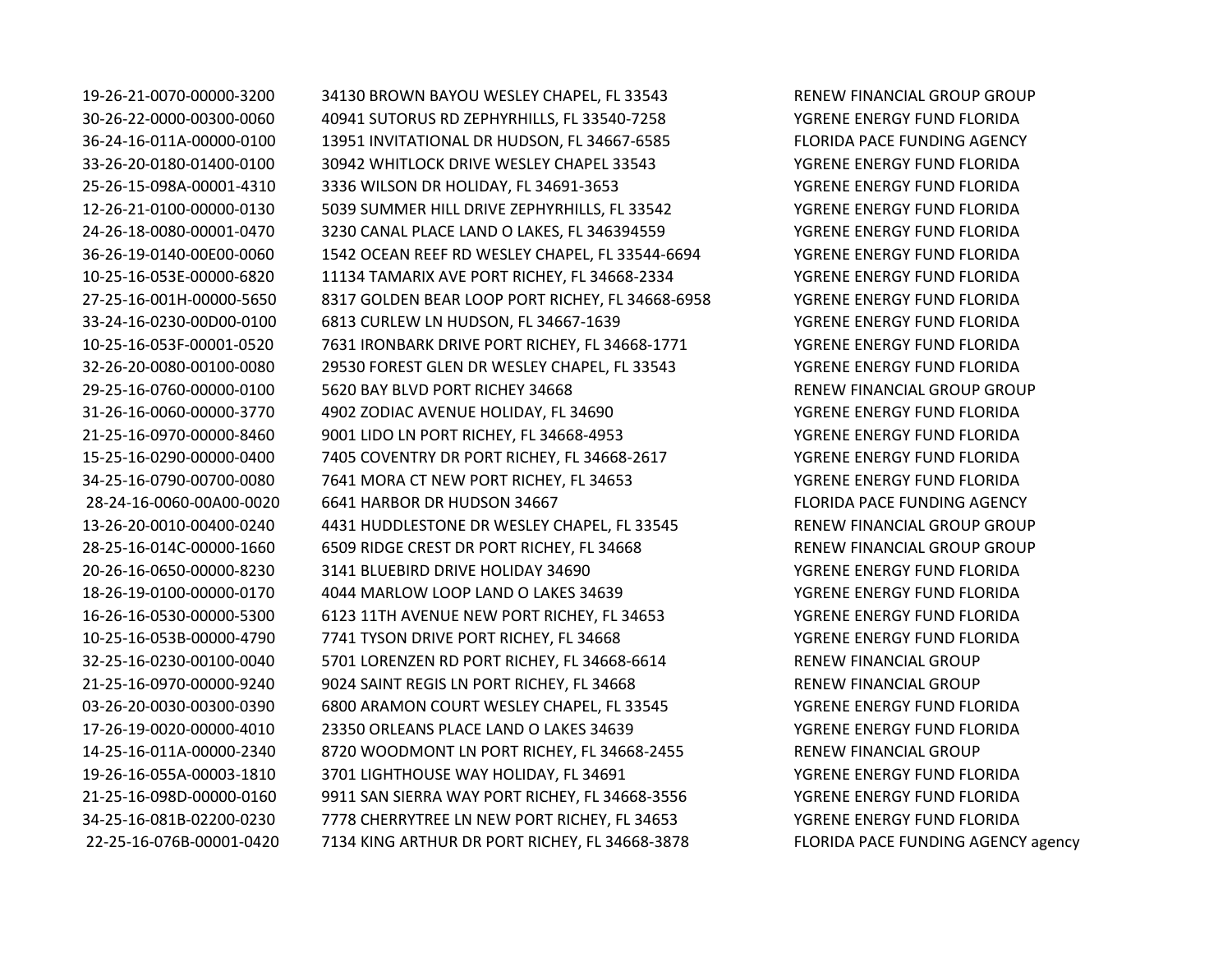09-24-18-0040-00000-0410 18557 ST PAUL DR SPRING HILL, FL 34610 RENEW FINANCIAL GROUP 20-26-16-0650-00000-8230 3141 BLUEBIRD DRIVE HOLIDAY, FL 34690-2172 YGRENE ENERGY FUND FLORIDA 14-24-16-004A-00000-3410 16318 CARIBBEAN CT HUDSON, FL 34667 YGRENE ENERGY FUND FLORIDA 22-26-18-0050-00200-0190 19739 BELLEHURST LOOP LAND O LAKES, FL 34638-8044 YGRENE ENERGY FUND FLORIDA 10-26-20-0070-00100-0940 31118 MANDOLIN CAY AVE WESLEY CHAPEL, FL 33543 YGRENE ENERGY FUND FLORIDA 28-26-16-0050-00000-0640 2655 SHIPSTON AVENUE NEW PORT RICHEY 34655 YGRENE ENERGY FUND FLORIDA 14-24-16-029A-00000-1020 16024 ADOBE DRIVE HUDSON, FL 34667 YGRENE ENERGY FUND 36-26-15-0850-00000-7440 3229 PRIMROSE DRIVE HOLIDAY 34691 YGRENE ENERGY FUND FLORDA 10-25-16-053F-00000-8940 7534 GREYBIRCH TERRACE PORT RICHEY 34668 YGRENE ENERGY FUND FLORIDA 32-26-16-0770-00000-1290 5718 BITTERSWEET DRIVE HOLIDAY 34690 FLORIDA PACE FUNDING AGENCY 36-25-18-0010-00P00-0080 7752 CITRUS BLOSSOM DR LAND O LAKES, FL 34637-7472 RENEW FINANCIAL GROUP 36-26-15-0750-00500-0110 3844 STAYSAIL LANE HOLIDAY, FL 34691 RENEW FINANCIAL GROUP 03-26-16-0090-01200-0100 7718 ROHUNA DRIVE NEW PORT RICHEY 34653 FLORIDA PACE FUNDING AGENCY 15-26-21-0020-00100-0130 37835 WAVERLY AVENUE ZEPHYRHILLS, FL 33542 YGRENE ENERGY FUND FLORIDA 18-26-19-0180-00000-0230 4728 ROUNDVIEW CT LAND O LAKES, FL 34639-6433 YGRENE ENERGY FUND FLORIDA 18-26-16-0560-00000-0140 4524 TIDAL POND RD NEW PORT RICHEY, FL 34652 YGRENE ENERGY FUND FLORIDA 19-26-16-055B-00003-1760 3704 PINEHURST DRIVE HOLIDAY 34691 FLORIDA PACE FUNDING AGENCY 31-25-17-0150-00000-1520 7710 LANDSDOWNE LN NEW PORT RICHEY, FL 34654-5862 RENEW FINANCIAL GROUP 25-26-15-0030-00000-2310 3844 CHERRYWOOD DR HOLIDAY, FL 34691-3514 FLORIDA PACE FUNDING AGENCY 32-26-16-0180-00000-18A0 5437 GOLDEN NUGGET DRIVE HOLIDAY 34690 FLORIDA PACE FUNDING AGENCY 15-26-16-0120-00000-0530 4303 OLIN ST NEW PORT RICHEY, FL 34653 YGRENE ENERGY FUND FLORIDA 36-25-21-0010-04200-0051 39200 FIBELKORN DRIVE ZEPHYRHILLS 33540 RENEW FINANCIAL 26-23-21-0050-00500-0250 20651 WORMACK RD DADE CITY, FL 33523-6743 FLORIDA PACE FUNDING AGENCY 35-24-16-014A-00000-1220 13509 WOODWARD DR HUDSON, FL 34667-6567 RENEW FINANCIAL GROUP 10-26-21-0010-08800-0010 5245 HILL DR ZEPHYRHILLS, FL 33542-3315 YGRENE ENERGY FUND FLORIDA 28-25-16-100A-00000-2170 6908 BRAMBLEWOOD DR PORT RICHEY, FL 34668-6809 RENEW FINANCIAL GROUP 10-25-16-052B-00000-3100 7424 BUCHANAN DR PORT RICHEY, FL 34668 YGRENE ENERGY FUND FLORIDA 15-26-21-0200-00000-0220 4731 TIMBER WAY ZEPHYRHILLS, FL 33542 YGRENE ENERGY FUND FLORIDA 15-25-16-0360-00000-5780 7815 TROPICANA DR PORT RICHEY, FL 34668 RENEW FINANCIAL GROUP 35-26-15-0030-00000-0570 2727 WHETHER DR HOLIDAY, FL 34691-6751 RENEW FINANCIAL GROUP 20-26-16-0670-00001-2460 5714 MOCKINGBIRD DR NEW PORT RICHEY, FL 34652 RENEW FINANCIAL GROUP 21-25-16-075A-00000-2210 9334 LIDO LN PORT RICHEY, FL 34668-4786 YGRENE ENERGY FUND FLORIDA 03-25-17-0030-00000-0100 12940 SUGAR CREEK BLVD HUDSON 34669 RENEW FINANCIAL GROUP 27-24-16-0130-00A00-0070 14922 SHARK STREET HUDSON 34667 RENEW FINANCIAL GROUP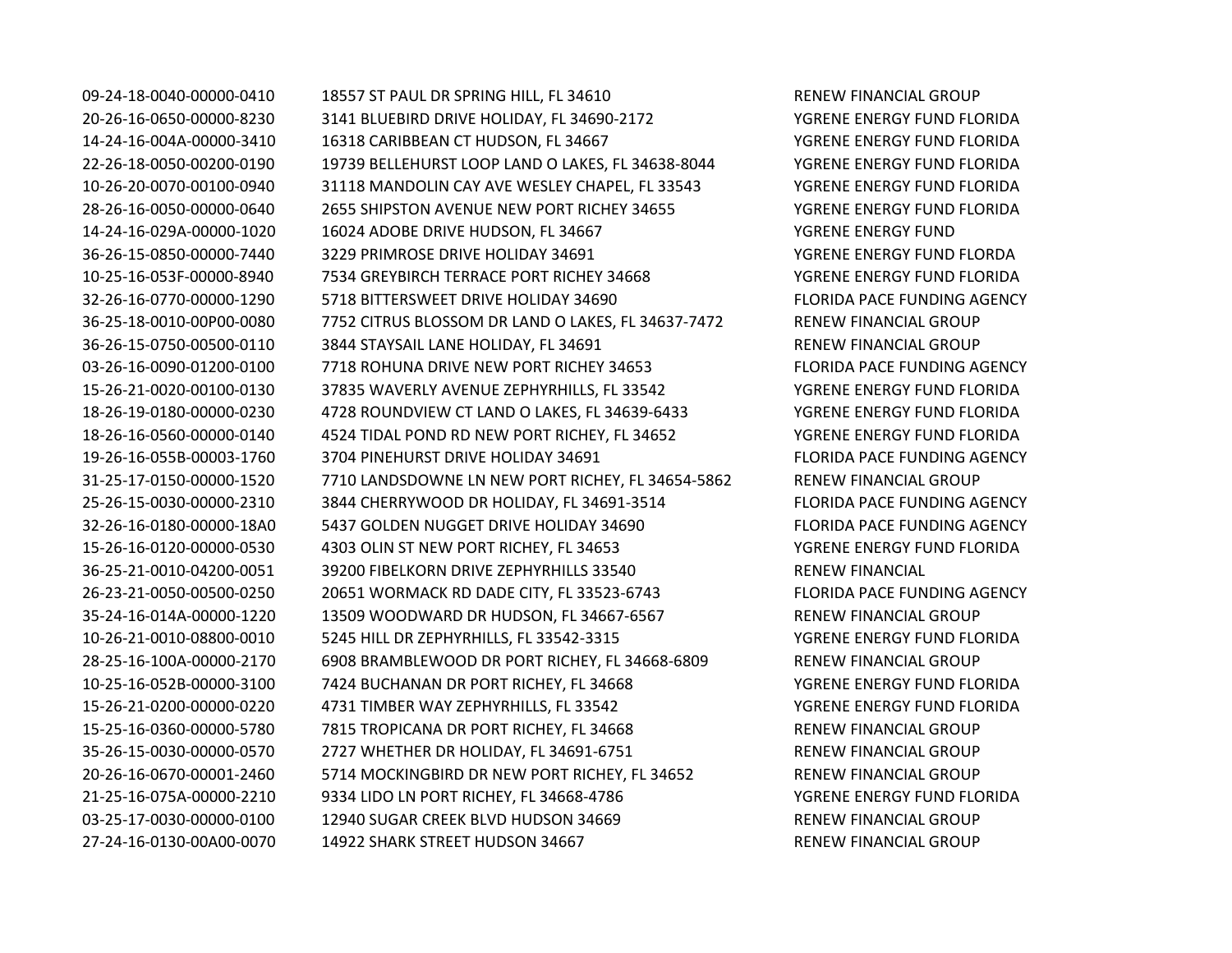21-25-16-0560-00000-0430 9741 LEHIGH DRIVE PORT RICHEY 34668 RENEW FINANCIAL GROUP 28-25-16-100A-00000-2330 6906 PIN CHERRY LN PORT RICHEY, FL 34668-6829 RENEW FINANCIAL GROUP 20-26-16-0590-00000-4470 3651 MORLEY DR NEW PORT RICHEY, FL 34652-6233 FLORIDA PACE FUNDING AGENCY 31-24-21-0080-00000-7100 13844 CARRYBACK DR DADE CITY, FL 33525-6280 YGRENE ENERGY FUND FLORIDA 22-24-17-0010-00000-7331 15401 PETER MAX BLVD HUDSON, FL 34669-1304 FLORIDA PACE FUNDING AGENCY 16-26-16-0530-00000-5450 6026 9TH AVE NEW PORT RICHEY, FL 34653-5212 RENEW FINANCIAL GROUP 34-25-16-0810-02000-0230 7913 RAINTREE DRIVE NEW PORT RICHEY, FL 34653-2203 YGRENE ENERGY FUND FLORIDA 28-24-17-0020-00000-8520 12120 PHYLLIS LANE HUDSON 34669 YGRENE ENERGY FUND FLORIDA 14-24-16-0020-00000-0740 16110 SEA PINES DRIVE HUDSON, FL 34667 YGRENE ENERGY FUND FLORIDA 15-26-19-0090-00700-0510 25432 BRUFORD BLVD LAND O LAKES, FL 34639-9589 YGRENE ENERGY FUND FLORIDA 14-25-16-006B-00000-3810 10828 HACHITA DRIVE PORT RICHEY, FL 34668 FLORIDA PACE FUNDING AGENCY 20-26-16-055B-00001-1220 5725 THRUSH DR NEW PORT RICHEY, FL 34652 YGRENE ENERGY FUND FLORIDA 22-25-16-076B-00001-0420 7134 KING ARTHUR DR PORT RICHEY, FL 34668-3878 YGRENE ENERGY FUND FLORIDA 14-26-16-0150-00000-0200 8243 BAYTREE DR NEW PORT RICHEY, FL 34653-6569 YGRENE ENERGY FUND FLORIDA 12-26-21-0260-00400-0330 39050 12TH AVE ZEPHYRHILLS, FL 33542-3832 YGRENE ENERGY FUND FLORIDA 18-26-19-0140-00000-0230 22153 BREAKER POINT LN LAND O LAKES, FL 34639-3983 YGRENE ENERGY FUND FLORIDA 09-25-17-0090-00000-0250 12112 SHEARWATER DR NEW PORT RICHEY, FL 34654-1835 YGRENE ENERGY FUND FLORIDA 34-25-16-0810-01700-0360 7900 DATURA LANE NEW PORT RICHEY 34653 YGRENE ENERGY FUND FLORIDA 27-26-17-0050-00500-0130 13845 NOBLE PARK DR ODESSA, FL 33556-1766 RENEW FINANCIAL GROUP 28-24-16-0120-00B00-0050 6403 LONNIE LEE LN HUDSON, FL 34667 YGRENE ENERGY FUND FLORIDA 36-26-15-095A-00001-5680 3041 ROXBURY DR HOLIDAY, FL 34691 YGRENE ENERGY FUND FLORIDA 14-26-16-0110-00000-1630 4550 MURCROSS LN NEW PORT RICHEY, FL 34653-6562 YGRENE ENEGY DUNF FLORIDA 17-26-21-0020-00000-1380 35050 CARL AVENUE ZEPHYRHILLS 33541 RENEW FINANCIAL GROUP 19-24-18-0000-0C220-0030 15415 NADA CT SPRING HILL, FL 34610-3966 YGRENE ENERGY FUND FLORIDA 14-26-20-0040-01400-0220 4933 WHISTLING PINES CT WESLEY CHAPEL, FL 33545-1655 RENEW FINANCIAL GROUP 31-25-17-0100-00000-0270 10201 WIDGEON WAY NEW PORT RICHEY, FL 34654-5844 RENEW FINANCIAL GROUP 25-26-17-0070-01600-0010 14945 RENAISSANCE AVE ODESSA, FL 33556 YGRENE ENERGY FUND FLORIDA 29-25-16-0780-00B00-2040 8440 OLD POST RD #204 PORT RICHEY, FL 34668 YGRENE ENERGY FUND FLORIDA 28-24-16-0120-00B00-0050 6403 LONNIE LEE LN HUDSON, FL 34667 YGRENE ENERGY FUND FLORIDA 27-26-20-0020-00200-0840 2101 RENSSELAER DR WESLEY CHAPEL, FL 33543-6847 YGRENE ENERGY FUND FLORIDA 30-26-16-0250-00000-0300 2838 WOODROSE CT HOLIDAY, FL 34691-2619 YGRENE ENERGY FUND FLORIDA 25-26-15-006B-00000-7610 3333 EISENHOWER DR HOLIDAY, FL 34691 YGRENE ENERGY FUND FLORIDA 26-25-16-0080-00000-0560 8033 MOONLIGHT LN NEW PORT RICHEY, FL 34654-5424 RENEW FINANCIAL GROUP 03-25-16-051E-00000-2380 12418 COBBLE STONE DRIVE HUDSON, FL 34667 YGRENE ENERGY FUND FLORIDA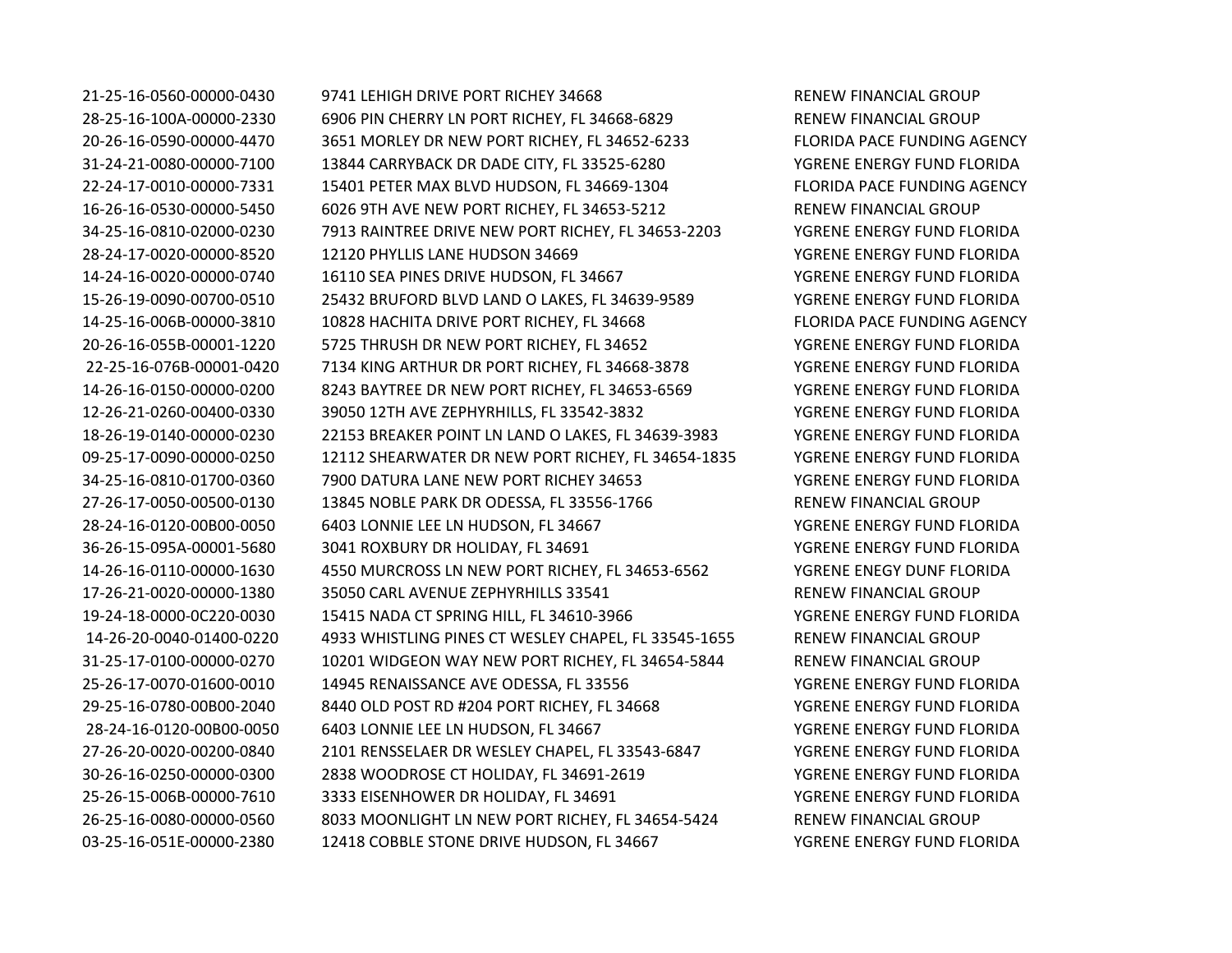26-24-16-0020-00000-1290 14324 BRONTE CT HUDSON, FL 34667-6597 FLORIDA PACE FUNDING AGENCY 33-26-20-0180-01400-0100 30942 WHITLOCK DR WESLEY CHAPEL, FL 33543-3909 YGRENE ENERGY FUND FLORIDA 10-25-16-055A-00000-0950 7435 ABALONE DR PORT RICHEY, FL 34668-1504 RENEW FINANCIAL GROUP 33-24-16-009B-00000-1630 13617 BRITTON DRIVE HUDSON, FL 34667 YGRENE ENERGY FUND FLORIDA 28-25-16-0140-00000-0410 8620 CONGRESS ST PORT RICHEY, FL 34668-5400 YGRENE ENERGY FUND FLORIDA 28-25-17-0200-27900-0090 12650 VALIMAR ROAD NEW PORT RICHEY, FL 34654 YGRENE ENERGY FUND FLORIDA 35-26-16-0070-00000-0730 8550 HAWBUCK ST TRINITY, FL 34655-5304 YGRENE ENERGY FUND FLORIDA 30-25-17-004A-00000-4100 8645 CESSNA DR NEW PORT RICHEY, FL 34654-5200 RENEW FINANCIAL GROUP 35-24-16-0070-00000-2670 8014 WOODBROOK CT HUDSON, FL 34667 FLORIDA PACE FUNDING AGENCY 06-24-17-005B-00000-0720 18706 QUITE LN HUDSON, FL 34667-6236 YGRENE ENERGY FUND FLORIDA 22-25-16-076B-00000-5220 7124 FOX HOLLOW DRIVE PORT RICHEY 34668 RENEW FINANCIAL GROUP 06-24-17-005B-00000-0720 18706 QUITE LN HUDSON, FL 34667-6236 YGRENE ENERGY FUND FLORIDA 28-25-16-014A-00000-0940 6637 LENOIR DR PORT RICHEY, FL 34668-5218 YGRENE ENERGY FUND FLORIDA 03-26-16-0090-00700-0210 6700 HONE ST NEW PORT RICHEY, FL 34653-3517 RENEW FINANCIAL GROUP 02-25-16-0520-00001-5010 12408 YORKTOWN LN HUDSON, FL 34667-2555 FLORIDA PACE FUNDING AGENCY 11-25-16-0160-00000-1330 11715 SALMON DRIVE PORT RICHEY 34668 YGRENE ENERGY FUND FLORIDA 19-26-16-006A-00000-1850 4136 RIDGEFIELD AVE HOLIDAY, FL 34691 YGRENE ENERGY FUND FLORIDA 14-25-16-006D-00000-0640 10632 MIRA VISTA DR PORT RICHEY, FL 34668 YGRENE ENERGY FUND FLORIDA 22-26-20-0010-00500-0060 31736 MORNING DEW LANE WESLEY CHAPEL 33543 RENEW FINANCIAL GROUP 20-26-16-066A-00000-2640 3213 CUSTER DR HOLIDAY, FL 34690 YGRENE ENERGY FUND FLORIDA 35-24-16-0070-00000-2670 8014 WOODBROOK CT HUDSON, FL 34667 RENEW FINANCIAL GROUP 11-25-16-016A-00000-2850 11608 FOX RUN PORT RICHEY 34668 YGRENE ENERGY FUND FLORIDA 07-24-17-0030-00000-3131 17141 MERIDIAN BLVD HUDSON, FL 34667-4934 YGRENE ENERGY FUND FLORIDA 19-26-16-006A-00000-1850 4136 RIDGEFIELD AVE HOLIDAY, FL 34691 YGRENE ENERGY FUND FLORIDA 30-25-17-004A-00000-4111 8645 CESSNA DR NEW PORT RICHEY, FL 34654-5200 RENEW FINANCIAL 25-26-15-0050-00000-2330 2609 BUFFUM PL HOLIDAY, FL 34691 YGRENE ENERGY FUND FLORIDA 30-25-17-0020-00000-0460 10302 PIPER DR NEW PORT RICHEY, FL 34654 FORTIFI 14-26-21-0000-02700-0000 38307 COLLINS AVE ZEPHYRHILLS, FL 33542-6215 FLORIDA PACE FUNDING AGENCY 14-26-19-0030-00000-1160 4621 STEEL DUST LN LUTZ, FL 33559 YGRENE ENERGY FUND FLORIDA 03-26-21-0200-00000-0640 6228 ABBOTT STATION DR ZEPHYRHILLS, FL 33542-4877 YGRENE ENERGY FUND FLORIDA 24-26-15-0880-00002-8290 3427 OVERLAND DR HOLIDAY, FL 34691-1316 YGRENE ENERGY FUND FLORIDA 03-26-16-026C-00000-2720 7130 KAPP CT NEW PORT RICHEY, FL 34653 RENEW FINANCIAL GROUP 16-25-17-0070-10900-0110 10631 DOTHAN ST NEW PORT RICHEY, FL 34654-3102 RENEW FINANCIAL GROUP 02-25-16-051J-00001-0420 8505 MILL CREEK LN HUDSON, FL 34667-2532 YGRENE ENERGY FUND FLORIDA